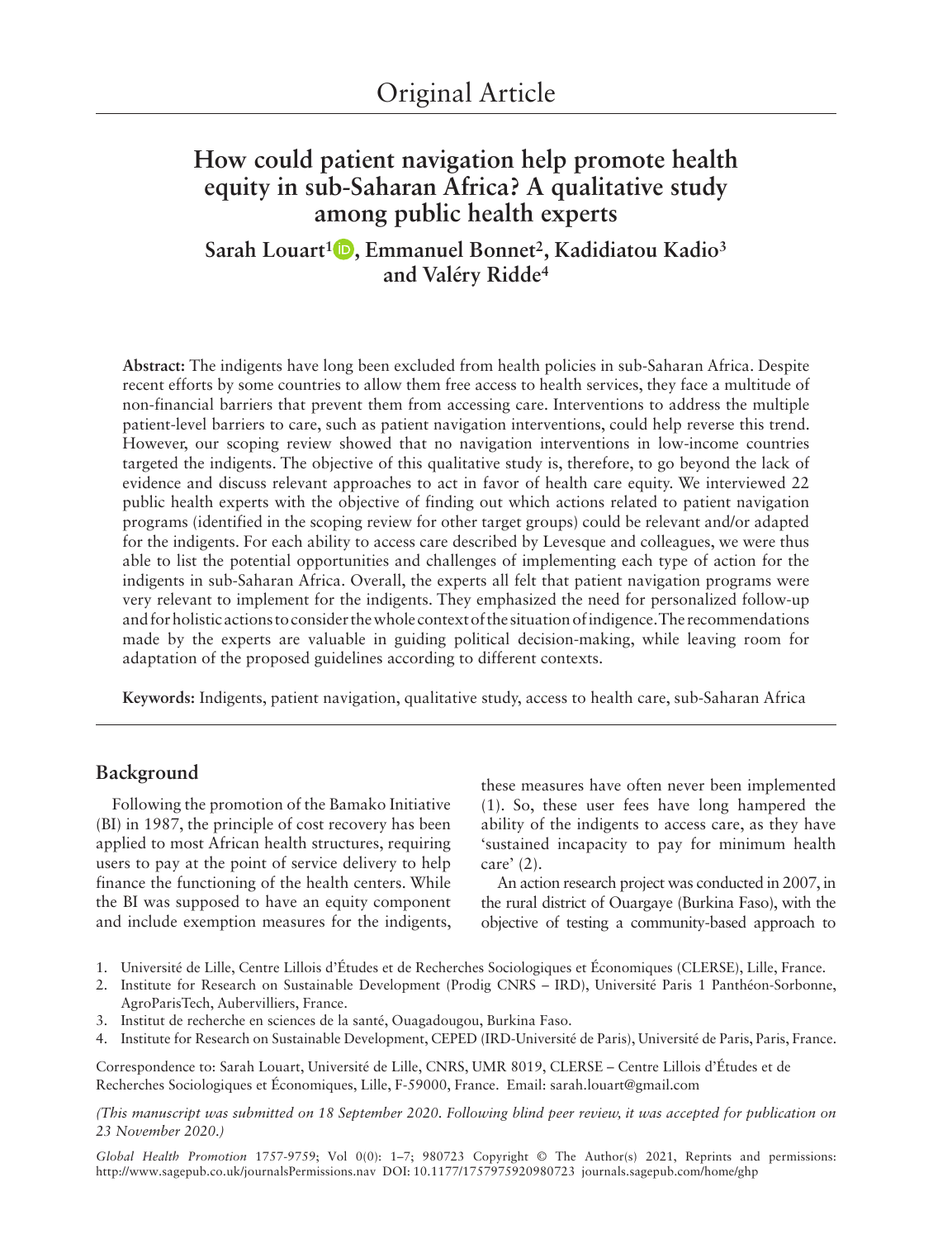identify indigents and to provide them with an indigence card to exempt them from user fees (3). The selection was restrictive but effective (4), and the pilot experience was then extended to eight districts in the country.

However, studies have shown that these payment exemptions have not significantly increased the use of health services by the selected indigents (5,6). These indigents, who are mainly unmarried adults and older adults (particularly widow(er)s and older women) (7), may face a multitude of other barriers such as psychological stress (8), social exclusion (9), or limitations in physical functioning (7) that prevent them from accessing health services. In the face of such challenges, we wanted to explore ways to enable them to overcome these non-financial barriers. We conducted a scoping review on patient navigation interventions for poor and vulnerable populations in low-income countries (LICs). Patient navigation interventions are multiplying in high-income countries (HICs) to support access to care for the most vulnerable. Based on 'navigators' who accompany patients throughout their care journey, these programs aim to address patient-level barriers to care (10).

The scoping review shows that there are no navigation interventions in LICs that specifically target the indigents (11). Since there is a lack of evidence, we decided to conduct the sixth stage of a scoping review: the consultation exercise (12). The objective was to find how the actions identified in the literature for other vulnerable populations might be relevant and adapted to implement for the indigents in sub-Saharan Africa.

# **Methods**

During the months of June and July 2019, we carried out an exploratory qualitative research project in which we conducted 22 semi-directive interviews with public health experts who were selected because they have field experience in sub-Saharan Africa and an in-depth knowledge of the situation of indigence. Of the 22 people interviewed, 12 are researchers and 10 are experts from institutions specializing in health in African countries; eight are women and 14 are men; and 11 are Africans and 11 are Europeans. We used a snowball strategy (13) for the recruitment. We applied the principle of empirical saturation to determine the number of interviewees. The interviews were recorded, fully transcribed, analyzed using the Nvivo12 qualitative analysis

software©, and then translated into English. The consolidated criteria for reporting qualitative research (COREQ) checklist (14) is available in the Supplementary File 1.

We analyzed data using a framework analysis approach (15) to compare the data with Levesque *et al*.'s framework (16). We chose this framework because it is relevant to analyze the navigation interventions found in the literature (11) and has, therefore, been used to conceive the interview guide. The coding on Nvivo was guided by the abilities described by Levesque *et al*.'s framework (16): ability to perceive, to seek, to reach, and to engage. We did not include the ability to pay in the study because this issue is sometimes resolved for the indigents (following the distribution of indigence cards), and because user fee exemption is a necessary pre-requisite for this category of population.

This study was approved by the Ethics Committee of Burkina Faso (deliberation n°2019-01-004), as part of the ORIGINE project (Territorial observatory of free health care for the indigents).

### **Results**

#### *What hinders indigents from accessing care?*

The experts were first asked about non-financial barriers that could explain why indigents do not access health centers even when health care is free. The interviewees generally highlighted the fact that the indigents have other needs, often prioritized over health care, such as food or housing: 'Care is like a luxury. So when you're sick, the first thing you tell yourself is that it'll pass, and you try to put up with it for a while (Interviewee 3 (I.3))'. It was pointed out that the financial barrier was only one of many barriers encountered: 'There is financial exclusion, but there is also social, cultural, political exclusion, and so on. So, acting on one of the dimensions is relevant, but often not sufficient (I.9)'. Table 1 lists several barriers that could prevent the indigents from accessing health services despite their user fee exemptions. A detailed version with sample quotes to support each point is provided in the Supplementary File 2.

# *How could these barriers be overcome?*

We then presented, for each ability to access care, the main types of action that were identified in the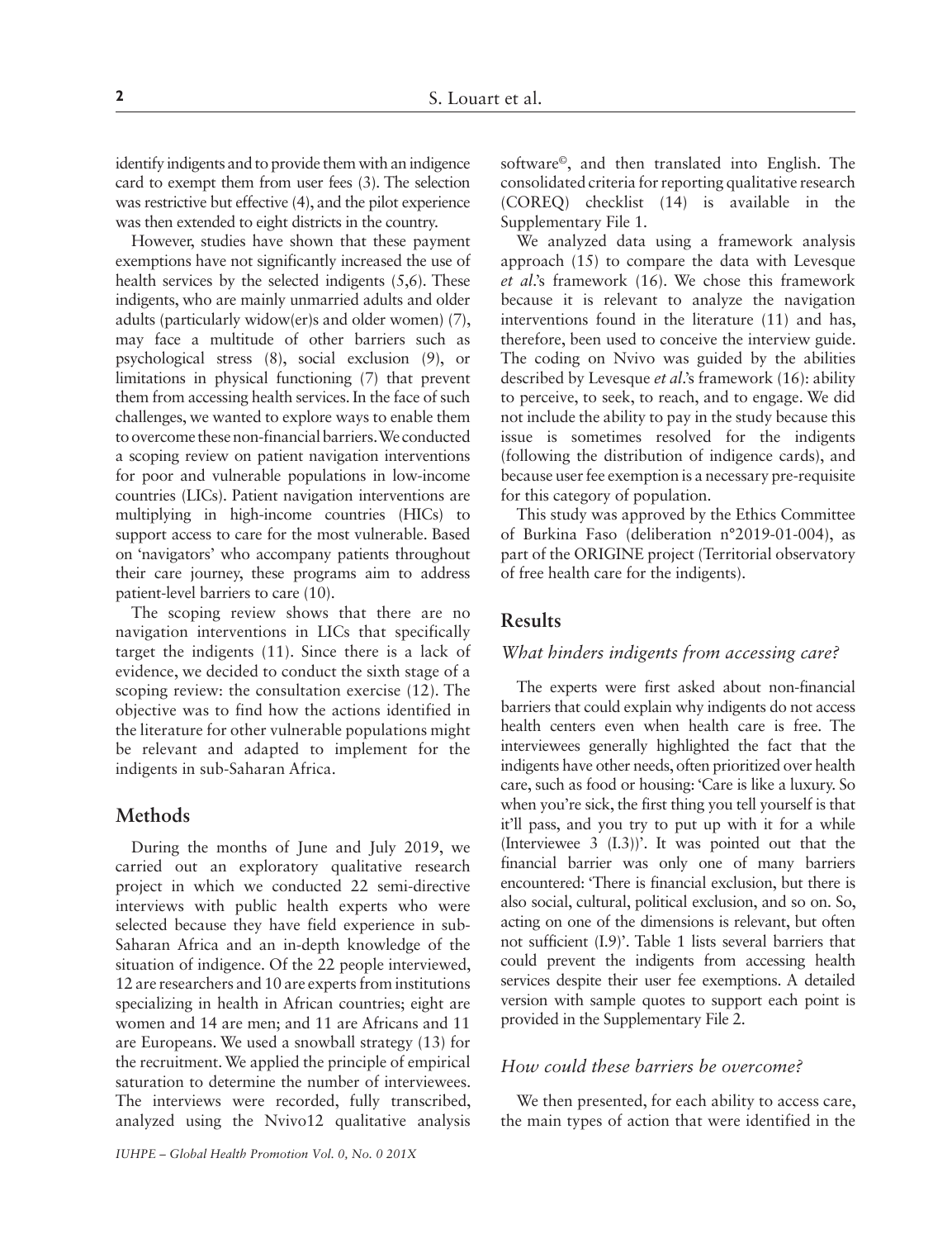**Table 1.** An overview of the non-financial barriers to access care experienced by the indigents.

#### *Ability to perceive*

- Perceived inaccessibility of modern health system
- Lack of information on their right to free health care and the usefulness of the indigence card (if one exists)
- Low perception of the need to go for care related to the representation of the disease
- Lack of knowledge of the rules of the health system's functioning
- Influence of rumors

*Ability to seek*

- Administrative constraints to be registered as indigent can be very strong in some countries
- Fear of being badly received, badly taken care of, or discriminated against
- Lack of self-esteem and self-confidence, feelings of shame, or self-stigmatization
- Gender barriers
- *Ability to reach*

- Distance between health centers and places of residence for indigents and inability to pay the transportation costs (even more in case of additional examinations or visits to specialists)

- Lack of accompaniment due to their social isolation
- Characteristics of the indigents may prevent them from moving around
- Difficulties in navigating within health care facilities

*Ability to engage*

- Poor quality of care due to their unequal relationship with the providers
- Lack of food to take medicine

scoping review and asked the experts whether these actions seemed relevant to them to implement for the indigents and why (Supplementary File 3). A detailed version with sample quotes to support each point is provided in the Supplementary File 4.

#### *Ability to perceive*

All of the navigation interventions acted on the ability to perceive (11). Those interviewed said that acting on this ability is an essential prerequisite. They explained that it is necessary to inform indigents of the actions that are implemented for them, the usefulness of the exemption card (if one exists), the rules for using the health facilities, etc. The interviewees emphasized that the messages must be of good quality; and that it is necessary to have a comprehensive approach to the situation of indigence, to try to involve the entourage, and to make a link with social action (involvement of social services if possible). Above all, they emphasized that, before giving any information or advice, one must always try to find out if and how the indigents could apply the recommendations.

However, several experts pointed out that this great attention given to information and awarenessraising could also come from an overly childish and reductive opinion of the poorest people. Some experts explain instead that people probably do not go to the health center because they are resigned, and not just because they are not informed or aware. It is important to see the information and sensitization as a first step in the care pathway, but also to address all the other barriers to access care:

One underestimates the difficulties of use. And so, to incite them is just like: 'but listen, you didn't get it right, you have to use the health service! – Ah! I didn't know, now I'm going to go!' Maybe it's a little naïve. (I.9)

What emerged from our interviews is that the preferred approach for acting on this ability is a proximity approach. Regarding mobilizations at the community level, which are sometimes carried out via the radio or local newspapers, it was stressed that this would hardly reach the indigents, nor would large information meetings that they do not attend. An individualized approach, through home visits, therefore, seems to be preferred, since it would make it possible to understand the needs and specific situation of each indigent, to raise awareness among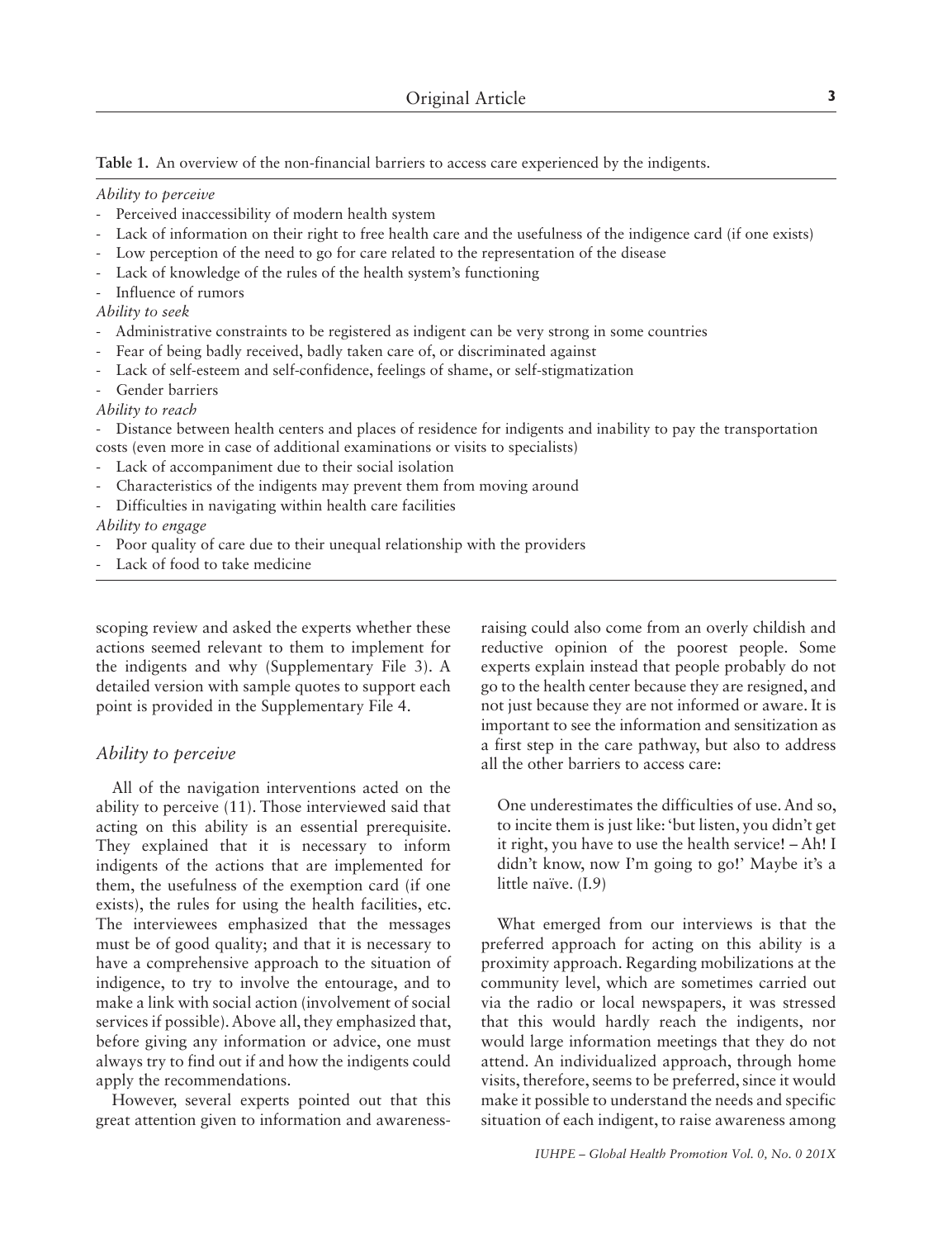the other people in the household (if there are any), and to provide all the necessary information while being sure to reach the targeted people. However, some experts expressed concerns about totally isolating the indigents by only carrying out specific actions towards them. Instead, several suggested that isolated actions should be carried out for the indigents as they are a very vulnerable group that requires dedicated resources, but that they should be included in comprehensive activities at the community level to avoid stigmatization and promote their social integration. With regard to actions to identify the sick within the community, it was pointed out that this could raise ethical questions, particularly depending on who was responsible for carrying out this task: 'If it's a social worker or someone who's really specialized in health, it's less of a problem for me than if it's someone in the community who knows everyone and who's likely to tell everyone 'so-and-so is sick' (I.11)'. With regard to diagnostic campaigns, they would not necessarily be suitable for the types of diseases suffered by the indigents:

Home diagnostics are public health operations, but which mainly relate to actions to fight against epidemics or things of the sort. [. . .] And they are not without side effects, because these are health police operations, so you can also imagine what that can entail in terms of tracking, suspicion. (I.7)

### *Ability to seek*

The ability to seek is the ability on which the fewest interventions act (11). The experts emphasized that these are dimensions that are very difficult to act on because they require long-term, intersectoral action, designing projects with a participatory approach; and that they require 'political courage' (I.22). The context of international aid does not favor this type of intervention, because it is not possible to measure its effects directly, while 'funders want a dollar – a result'  $(I.6)$  and since 'all these questions of personal values, culture, gender, autonomy, are very related to the direct context, and health interventions tend to be very standardized' (I.11).

Nevertheless, what was most supported to act positively on this ability, was to adapt community mobilizations to the different cultural groups and to the specific situation of indigence, because often during traditional community gatherings, no one thinks specifically of the indigents.

Opinions differed as to whether or not to help people fill in the administrative paperwork required to access care. Some experts found it important, even beyond the health field, to help have access to food, apply for social services, etc. Some felt that it was important to help with the administrative paperwork required to obtain health care, especially since indigents can be illiterate, but that it depended on the context because sometimes there are no administrative problems, or the health workers fill out the information themselves.

Acting on gender issue, for example, by raising men's awareness so that they encourage women to go to the health center, was described as relevant by experts but they stressed that this type of action was complex to implement as it was a sensitive subject and required more than one-off actions.

# *Ability to reach*

The interviewees considered it particularly important to address the ability to reach, which severely hinders the indigents' access to health centers. However, they wondered how transportation and its logistics could be financed. They pointed out that setting up transportation for the indigents alone was not the most ideal because there are only a few per village, and because it could reinforce stigmatization: 'if you organize a transport system, there is the problem of equity, so it has to be accessible to everyone. But of course, the indigents are taken care of 100%: we make sure that they don't pay' (I.18). Several experts referred to the proposal to set up a community-wide fund to organize and finance transport, mentioning that such a fund had been set up in Niger, and that it could be replicated to provide access to care for the indigents (17). According to the experts, the best approach would be to implement a comprehensive and sustainable transport system that would also benefit the indigents, or at least try to integrate them into existing community transport mechanisms. The idea of distributing vouchers to the indigents was received differently. Some found it relevant and viable, since community members often have motorcycles or tricycles, even in the rural areas, which would allow them to transport the indigents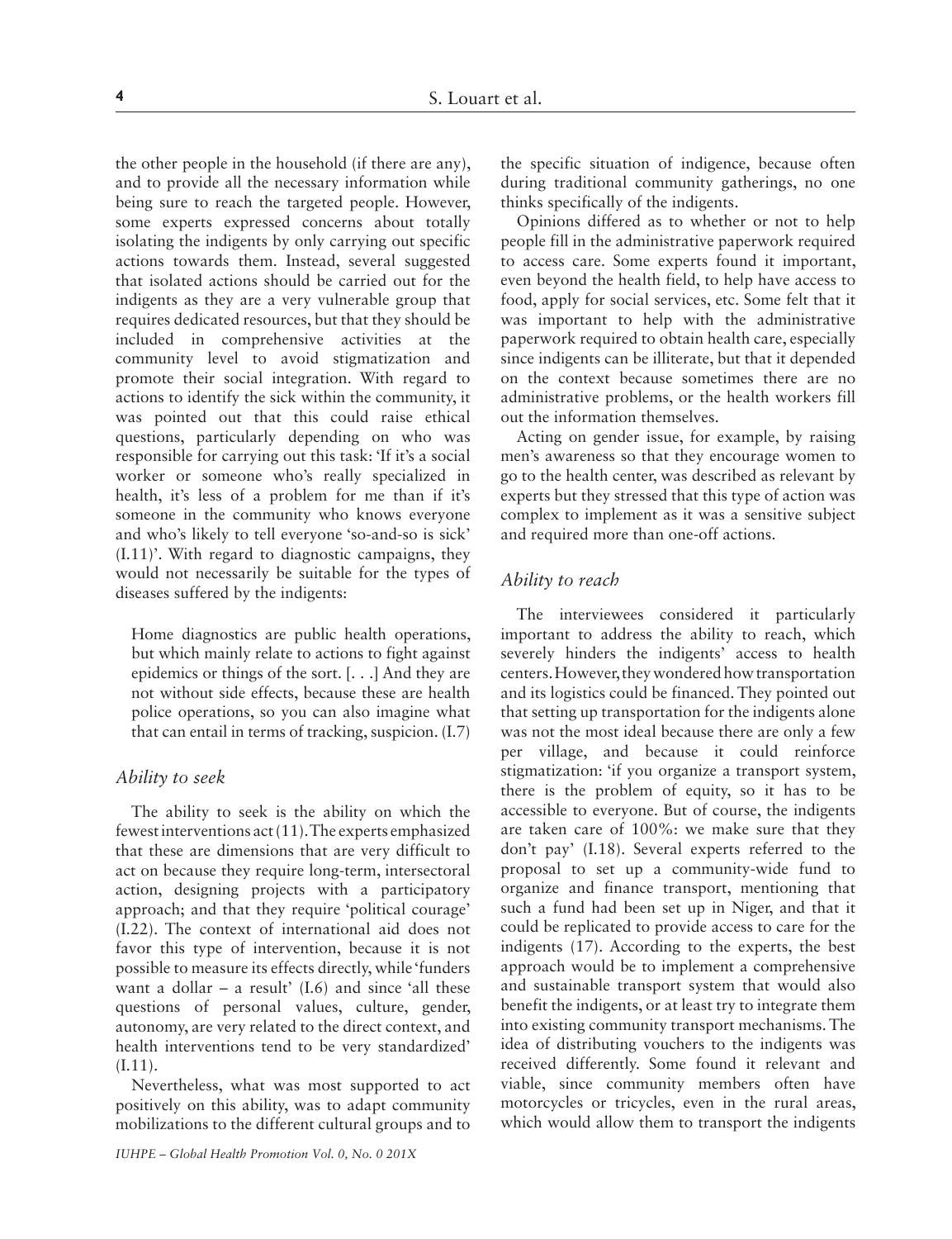if they were compensated for their fuel. Others felt that the system was quite complicated to understand, that the transportation would be insufficient or not necessarily available when needed, and that, even then, individualized accompaniment was still necessary for the indigent to use the vouchers to get to the health center.

Indeed, accompaniment was often considered fundamental and necessary, beyond the provision of transportation: 'I think the key is really: there's a person in front of another person who's going to take that person by the hand, and who's going to say: 'here we go" (I.6). This accompanier could even stay with the indigents in the health facilities. Several people surveyed found this type of action very relevant because in addition to being able to guide them (especially in hospitals), it could promote better reception of the indigents who are often discriminated against.

#### *Ability to engage*

What was generally considered the most suitable way to act on the ability to engage was the implementation of an individualized support for the indigents, particularly through home visits. This individualized approach seemed more relevant than an approach mobilizing the formation of support groups, for example. Indeed, it was stressed that: 'Unlike what is often seen in some cases of pathologies, each indigent is a case. [. . .] this approach must be truly individualized, so as not to drown certain situations in others' (I.15). Although some experts expressed concern about the financial viability of such an approach, home-based support that includes information, personalized follow-up, psychological support, and discussions to understand the difficulties each person encounters in adhering to their treatment (and reflect on solutions), seems to be the most suitable option. It was also highlighted that it is important to explain the benefits of adherence to treatment as well as the potential side effects of taking medication.

Opinions differed on the specific content of these home visits. Some believe that it is necessary to observe the daily intake of medication, since the indigents can suffer from mental or other conditions that make it difficult to comply with the dosage. Other interviewees, on the contrary, found that the observation or daily reminder of taking medication

was a form of 'paternalism' (I.6) or a kind of 'health police' (I.7), which only makes some sense in the context of epidemic diseases that need to be contained. It was specified that these visits should be carried out with a strong emphasis on listening, and without blaming the patient who did not follow his treatment or did not go to the health center.

In addition to the psychological support to be provided during home visits, some experts would also like to add material support, such as the distribution of food:

Because if he [/she] takes the medication when he hasn't eaten, it's another illness. So, adding food support to psychological support has more effects than psychological support alone (I.12).

## **Discussion**

While there have been long-standing pleas to take into account the indigents (2), and policies for universal health coverage are supposed to be designed with the idea of 'leaving no one behind', little has actually been done to address their specific needs. The user fee exemption alone, as well as programs linking performance-based financing and equity measures, have shown their inadequacy in increasing the use of health services for the indigents (5,6,18). There is a need to design and test interventions that are better adapted to their situation and that include support throughout their care pathway.

One of the lessons of this study is that actions successfully implemented to improve access to care for some target groups (such as pregnant women, children, people living with HIV) in sub-Saharan Africa must be adapted to the situation of the indigents. Given the context and the specific sociodemographic characteristics of the indigents, some actions were considered more relevant than others to implement. Indeed, faced with all the difficulties encountered by the indigents in accessing health services in sub-Saharan Africa, experts stressed that action on ability to pay was absolutely necessary, but that this action must go hand in hand with a more comprehensive intervention that takes other needs into account. In view of the situation of indigence, it will be necessary to have intersectoral, holistic action that takes into account all the needs of the indigents and that also considers the social determinants of health. To address these challenges, experts were all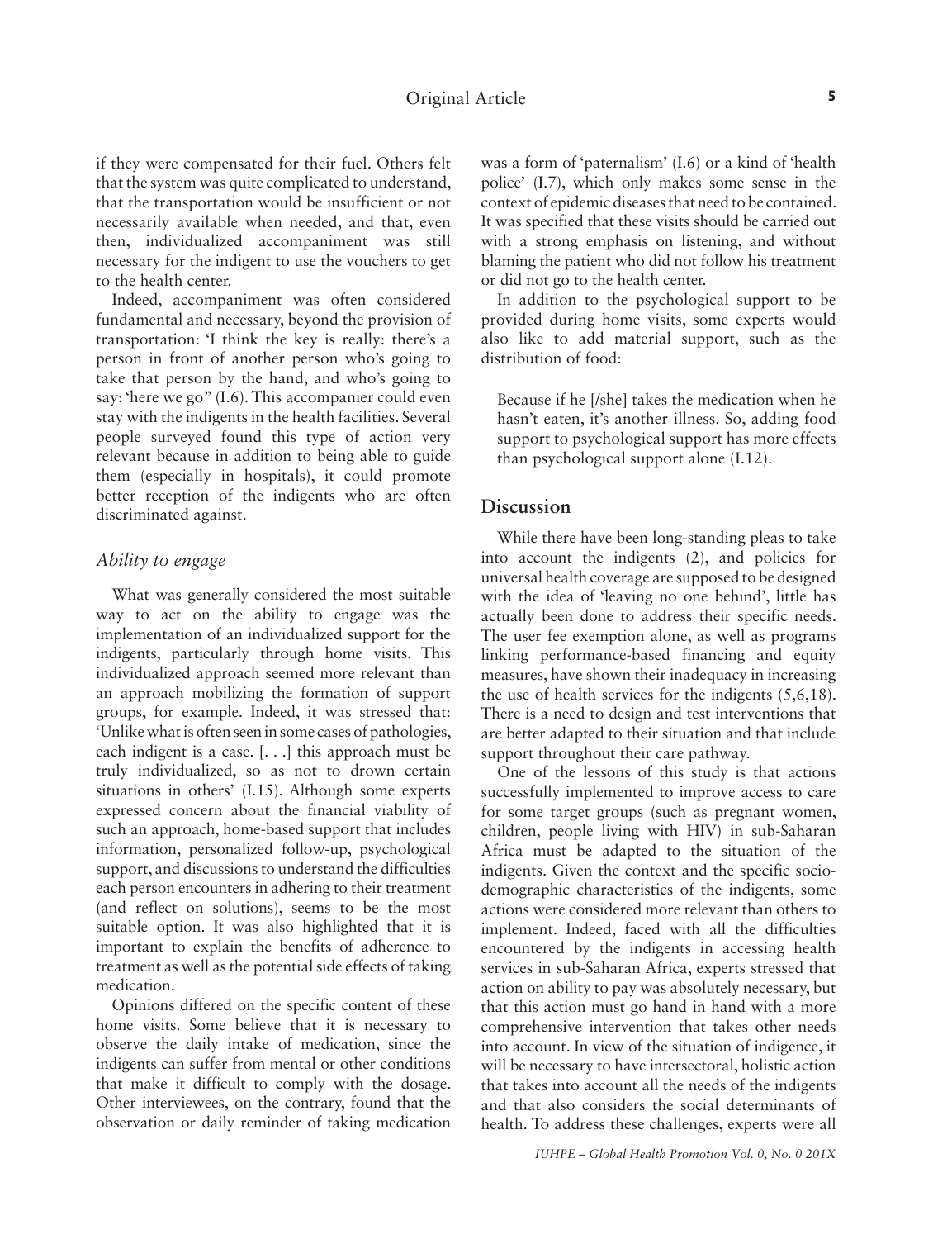interested in the idea of implementing a navigationtype intervention for the indigents and highlighted the need for personalized follow-up of the indigents, by creating a role of 'social worker', 'accompanier', or 'mediator' between the indigents and the health system. In patient navigation programs, this role is assumed by those called 'navigators', who take care of all activities related to this type of intervention, such as information activities, physical accompaniment to health centers, home visits, etc. They help link vulnerable populations to health systems by informing, assisting, and supporting them throughout their care pathway. Their role and proximity to patients enables them to have an action that goes beyond the strict field of health and allows them to better respond to people's needs. Numerous experiences have shown that navigators can help address health disparities (19) and issues related to social determinants of health (10) in HICs. However, there is very little research on this type of intervention in low and middle income countries. This empirical article and a scoping review (11) provide guidelines to adapt these programs to the contexts of sub-Saharan African countries and to the situation of indigence in order to promote health equity.

One of the limitations of this study is that we were scheduled to travel to southern Burkina Faso where we plan to discuss the findings in this context with communities and health professionals, but the travel was cancelled for security reasons. However, one of the strengths of this study is that the experts interviewed were not prescriptive, but they used their experiences to warn or, on the contrary, to support the benefits of certain actions. Thus, the recommendations may seem broad, but they provide valuable decisionmaking guidance while leaving room for specific local study of barriers to access, and for adaptation of the proposed guidelines to different contexts.

# **Conclusion**

Public health experts found that patient navigationtype interventions were highly relevant to work towards improving access to health services for the indigents in Sub-Saharan Africa. This qualitative study allowed us to draw up a list of the benefits and challenges that could result from the implementation of each type of action, which can help in policy decision-making. To avoid the slogan 'leaving no one behind' still being chanted 20 years from now without having achieved any improvement, it is absolutely necessary to test these types of interventions in order to act in favor of equity and not to fail to include the indigents in policies for universal health coverage.

#### *Acknowledgements*

We would like to thank all those who were interviewed for this study and took the time to discuss and share their experience and expertise with us.

#### *Declaration of conflicting interests*

The authors have no conflicts of interest to declare.

#### *Funding*

The authors disclosed receipt of the following financial support for the research, authorship, and/or publication of this article: This study was funded by EuropeAid (EuropeAid/156333/DD/ACT/BF) as part of the creation of a territorial surveillance for free health care for the indigents. This work is also supported by Global Affairs Canada (grant number D003027/P01475) and stems from the call for proposals 'Technological Platforms for Strengthening Public Sector Accountability and Citizen Engagement'. The project was selected by Global Affairs Canada through a competitive process.

### *ORCID iD*

Sarah Louart **iD** <https://orcid.org/0000-0001-5330-7434>

#### *References*

- 1. Ridde V. "The problem of the worst-off is dealt with after all other issues": the equity and health policy implementation gap in Burkina Faso. Soc Sci Med 1982. 2008; 66: 1368–1378.
- 2. Stierle F, Kaddar M, Tchicaya A, Schmidt-Ehry B. Indigence and access to health care in sub-Saharan Africa. Int J Health Plann Manage. 1999; 14: 81– 105.
- 3. Ridde V, Yaogo M, Kafando Y, Sanfo O, Coulibaly N, Nitiema PA, et al. A community-based targeting approach to exempt the worst-off from user fees in Burkina Faso. J Epidemiol Community Health. 2010; 64: 10–15.
- 4. Ridde V, Haddad S, Nikiema B, Ouedraogo M, Kafando Y, Bicaba A. Low coverage but few inclusion errors in Burkina Faso: a community-based targeting approach to exempt the indigent from user fees. BMC Public Health. 2010; 10: 631.
- 5. Atchessi N, Ridde V, Zunzunegui M-V. User fees exemptions alone are not enough to increase indigent use of healthcare services. Health Policy Plan. 2016; 31: 674–681.
- 6. Beaugé Y, De Allegri M, Ouédraogo S, Bonnet E, Kuunibe N, Ridde V. Do targeted user fee exemptions reach the ultra-poor and increase their healthcare